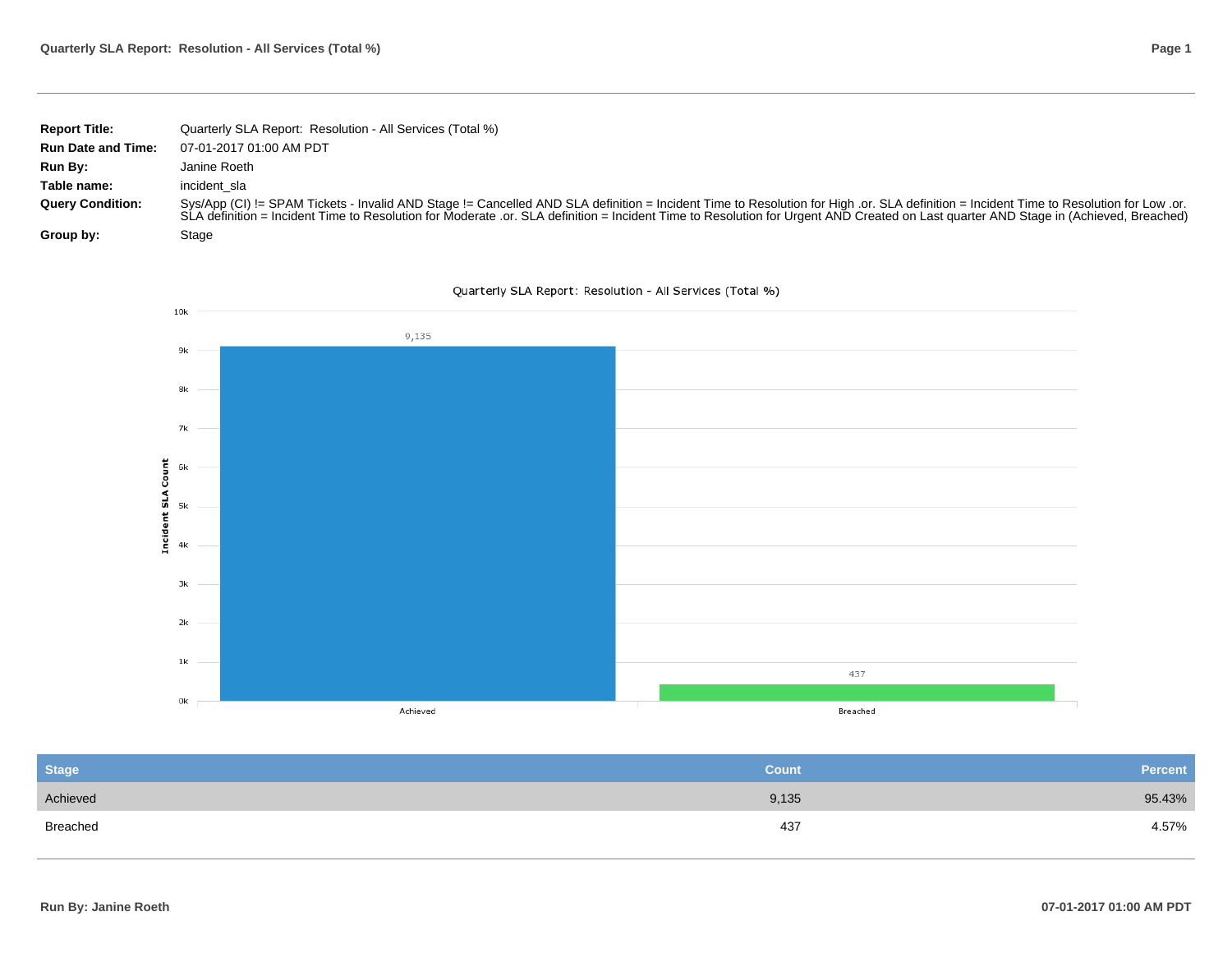| <b>Stage</b> | <b>Count</b> | <b>Percent</b> |
|--------------|--------------|----------------|
| Total        | 9,572        |                |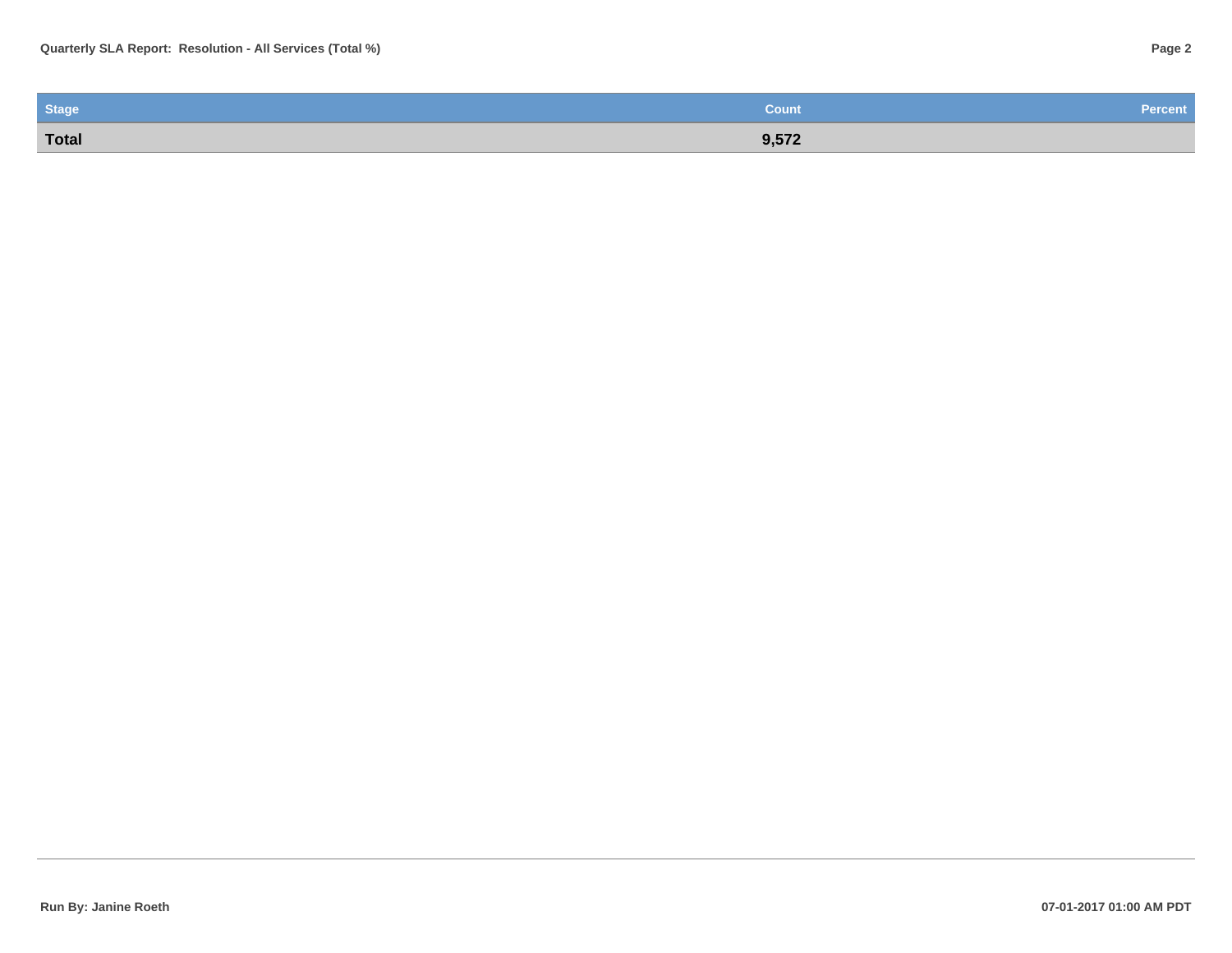| <b>Report Title:</b>      | Quarterly SLA Report: Resolution - All Services                                                                                                                                                                                                                                                                                                                                |
|---------------------------|--------------------------------------------------------------------------------------------------------------------------------------------------------------------------------------------------------------------------------------------------------------------------------------------------------------------------------------------------------------------------------|
| <b>Run Date and Time:</b> | 07-01-2017 01:00 AM PDT                                                                                                                                                                                                                                                                                                                                                        |
| Run By:                   | Janine Roeth                                                                                                                                                                                                                                                                                                                                                                   |
| Table name:               | incident sla                                                                                                                                                                                                                                                                                                                                                                   |
| <b>Query Condition:</b>   | Sys/App (CI) != SPAM Tickets - Invalid AND Stage != Cancelled AND SLA definition = Incident Time to Resolution for High .or. SLA definition = Incident Time to Resolution for Low .or.<br>SLA definition = Incident Time to Resolution for Moderate .or. SLA definition = Incident Time to Resolution for Urgent AND Created on Last quarter AND Stage in (Achieved, Breached) |
| Group by:                 | Service                                                                                                                                                                                                                                                                                                                                                                        |



| <b>Service Totals</b>               | <b>Count Totals</b> | <b>Percent</b> |
|-------------------------------------|---------------------|----------------|
| <b>Accounts and Passwords Total</b> | 1,787               | 18.67%         |
| <b>Trouble Ticket System Total</b>  | 774                 | 8.09%          |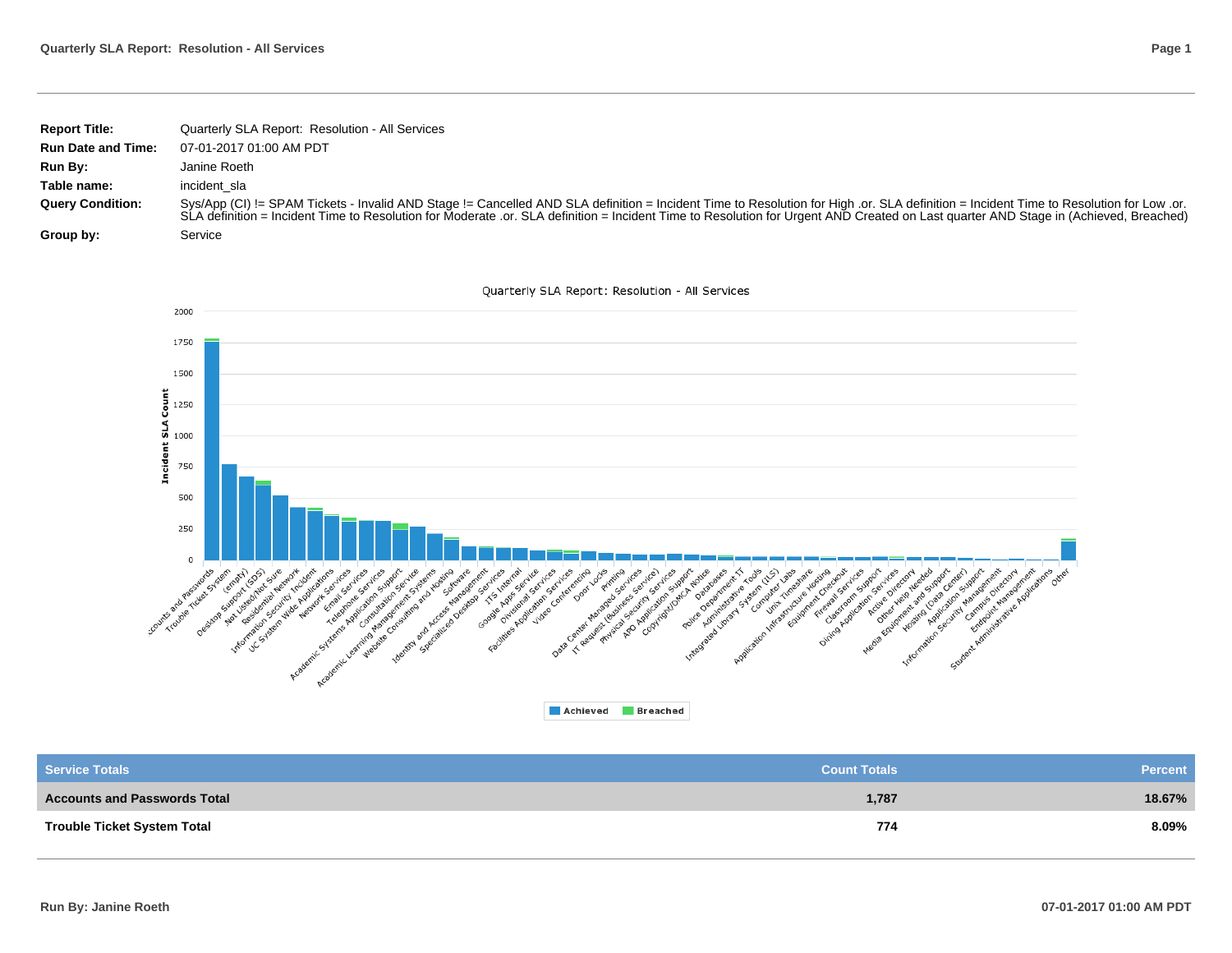| 674<br>(empty) Total<br><b>Desktop Support (SDS) Total</b><br>643<br>530<br>.Not Listed/Not Sure Total<br>435<br><b>Residential Network Total</b><br>422<br><b>Information Security Incident Total</b> | 7.04%<br>6.72%<br>5.54%<br>4.54%<br>4.41%<br>3.9%<br>3.59%<br>3.43% |
|--------------------------------------------------------------------------------------------------------------------------------------------------------------------------------------------------------|---------------------------------------------------------------------|
|                                                                                                                                                                                                        |                                                                     |
|                                                                                                                                                                                                        |                                                                     |
|                                                                                                                                                                                                        |                                                                     |
|                                                                                                                                                                                                        |                                                                     |
|                                                                                                                                                                                                        |                                                                     |
| 373<br><b>UC System Wide Applications Total</b>                                                                                                                                                        |                                                                     |
| 344<br><b>Network Services Total</b>                                                                                                                                                                   |                                                                     |
| <b>Email Services Total</b><br>328                                                                                                                                                                     |                                                                     |
| 323<br><b>Telephone Services Total</b>                                                                                                                                                                 | 3.37%                                                               |
| 304<br><b>Academic Systems Application Support Total</b>                                                                                                                                               | 3.18%                                                               |
| 281<br><b>Consultation Service Total</b>                                                                                                                                                               | 2.94%                                                               |
| <b>Academic Learning Management Systems</b><br>218<br>Total                                                                                                                                            | 2.28%                                                               |
| 188<br><b>Website Consulting and Hosting Total</b>                                                                                                                                                     | 1.96%                                                               |
| 118<br><b>Software Total</b>                                                                                                                                                                           | 1.23%                                                               |
| 117<br><b>Identity and Access Management Total</b>                                                                                                                                                     | 1.22%                                                               |
| 111<br><b>Specialized Desktop Services Total</b>                                                                                                                                                       | 1.16%                                                               |
| <b>ITS Internal Total</b><br>101                                                                                                                                                                       | 1.06%                                                               |
| 91<br><b>Google Apps Service Total</b>                                                                                                                                                                 | 0.95%                                                               |
| 89<br><b>Divisional Services Total</b>                                                                                                                                                                 | 0.93%                                                               |
| 86<br><b>Facilities Application Services Total</b>                                                                                                                                                     | 0.9%                                                                |
| 86<br><b>Video Conferencing Total</b>                                                                                                                                                                  | 0.9%                                                                |
| Door Locks Total<br>63                                                                                                                                                                                 | 0.66%                                                               |
| 59<br><b>Printing Total</b>                                                                                                                                                                            | 0.62%                                                               |
| <b>Data Center Managed Services Total</b><br>57                                                                                                                                                        | 0.6%                                                                |
| 56<br><b>IT Request (Business Service) Total</b>                                                                                                                                                       | 0.59%                                                               |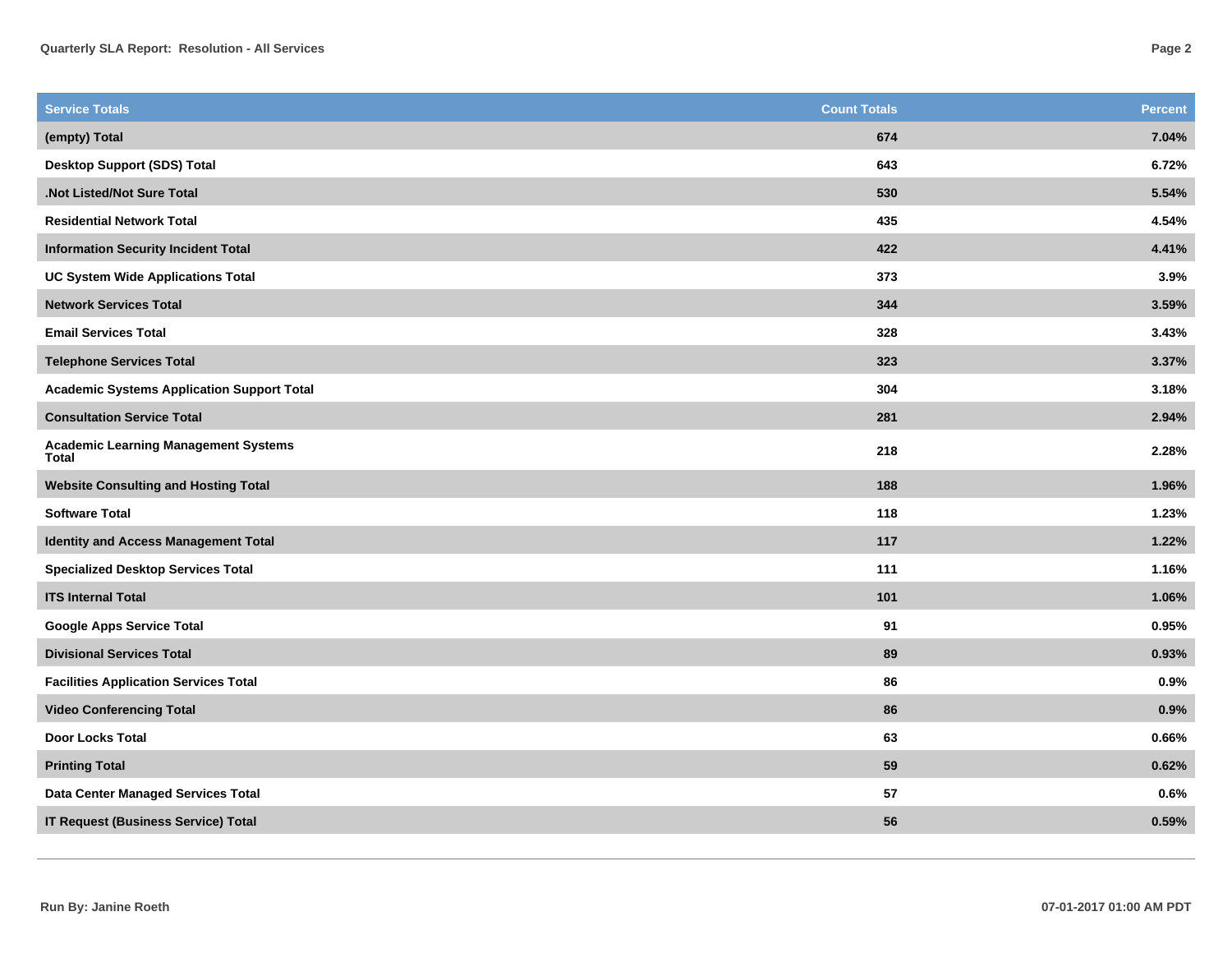| <b>Service Totals</b>                            | <b>Count Totals</b> | <b>Percent</b> |
|--------------------------------------------------|---------------------|----------------|
| <b>Physical Security Services Total</b>          | 56                  | 0.59%          |
| <b>APO Application Support Total</b>             | 51                  | 0.53%          |
| <b>Copyright/DMCA Notice Total</b>               | 44                  | 0.46%          |
| <b>Databases Total</b>                           | 42                  | 0.44%          |
| <b>Police Department IT Total</b>                | 39                  | 0.41%          |
| <b>Administrative Tools Total</b>                | 37                  | 0.39%          |
| Integrated Library System (ILS) Total            | 37                  | 0.39%          |
| <b>Computer Labs Total</b>                       | 35                  | 0.37%          |
| <b>Unix Timeshare Total</b>                      | 35                  | 0.37%          |
| <b>Application Infrastructure Hosting Total</b>  | 33                  | 0.34%          |
| <b>Equipment Checkout Total</b>                  | 33                  | 0.34%          |
| <b>Firewall Services Total</b>                   | 33                  | 0.34%          |
| <b>Classroom Support Total</b>                   | 32                  | 0.33%          |
| <b>Dining Application Services Total</b>         | 32                  | 0.33%          |
| <b>Active Directory Total</b>                    | 31                  | 0.32%          |
| <b>Other Help Needed Total</b>                   | 31                  | 0.32%          |
| <b>Media Equipment and Support Total</b>         | 30                  | 0.31%          |
| <b>Hosting (Data Center) Total</b>               | 26                  | 0.27%          |
| <b>Application Support Total</b>                 | 22                  | 0.23%          |
| <b>Information Security Management Total</b>     | 17                  | 0.18%          |
| <b>Campus Directory Total</b>                    | 15                  | 0.16%          |
| <b>Endpoint Management Total</b>                 | 14                  | 0.15%          |
| <b>Student Administrative Applications Total</b> | 12                  | 0.13%          |
| <b>Other Total</b>                               | 177                 | 1.85%          |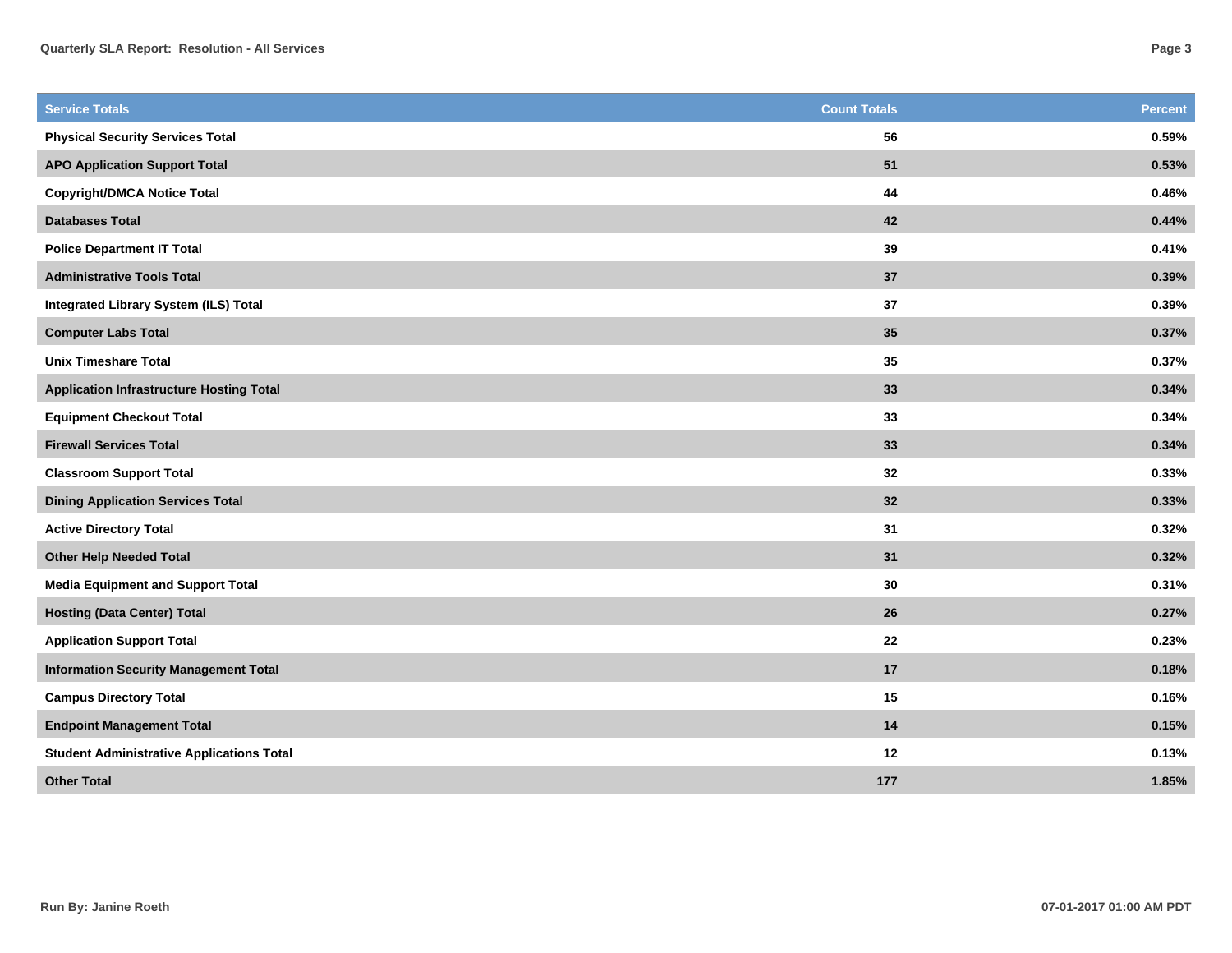## **Quarterly SLA Report: Resolution - All Services**

| <b>Service</b>                | <b>Stage</b> | <b>Count</b> | Percent |
|-------------------------------|--------------|--------------|---------|
| Accounts and Passwords        | Achieved     | 1,767        | 98.88%  |
|                               | Breached     | $20\,$       | 1.12%   |
|                               |              |              |         |
| Trouble Ticket System         | Achieved     | 774          | 100%    |
|                               |              |              |         |
| (empty)                       | Achieved     | 674          | 100%    |
|                               |              |              |         |
| Desktop Support (SDS)         | Achieved     | 607          | 94.4%   |
|                               | Breached     | $36\,$       | 5.6%    |
|                               |              |              |         |
| .Not Listed/Not Sure          | Achieved     | 525          | 99.06%  |
|                               | Breached     | $\sqrt{5}$   | 0.94%   |
|                               |              |              |         |
| <b>Residential Network</b>    | Achieved     | 430          | 98.85%  |
|                               | Breached     | $\sqrt{5}$   | 1.15%   |
|                               |              |              |         |
| Information Security Incident | Achieved     | 400          | 94.79%  |
|                               | Breached     | 22           | 5.21%   |
|                               |              |              |         |
| UC System Wide Applications   | Achieved     | 365          | 97.86%  |
|                               | Breached     | $\bf 8$      | 2.14%   |
|                               |              |              |         |
| <b>Network Services</b>       | Achieved     | 311          | 90.41%  |
|                               | Breached     | 33           | 9.59%   |
|                               |              |              |         |
| <b>Email Services</b>         | Achieved     | 319          | 97.26%  |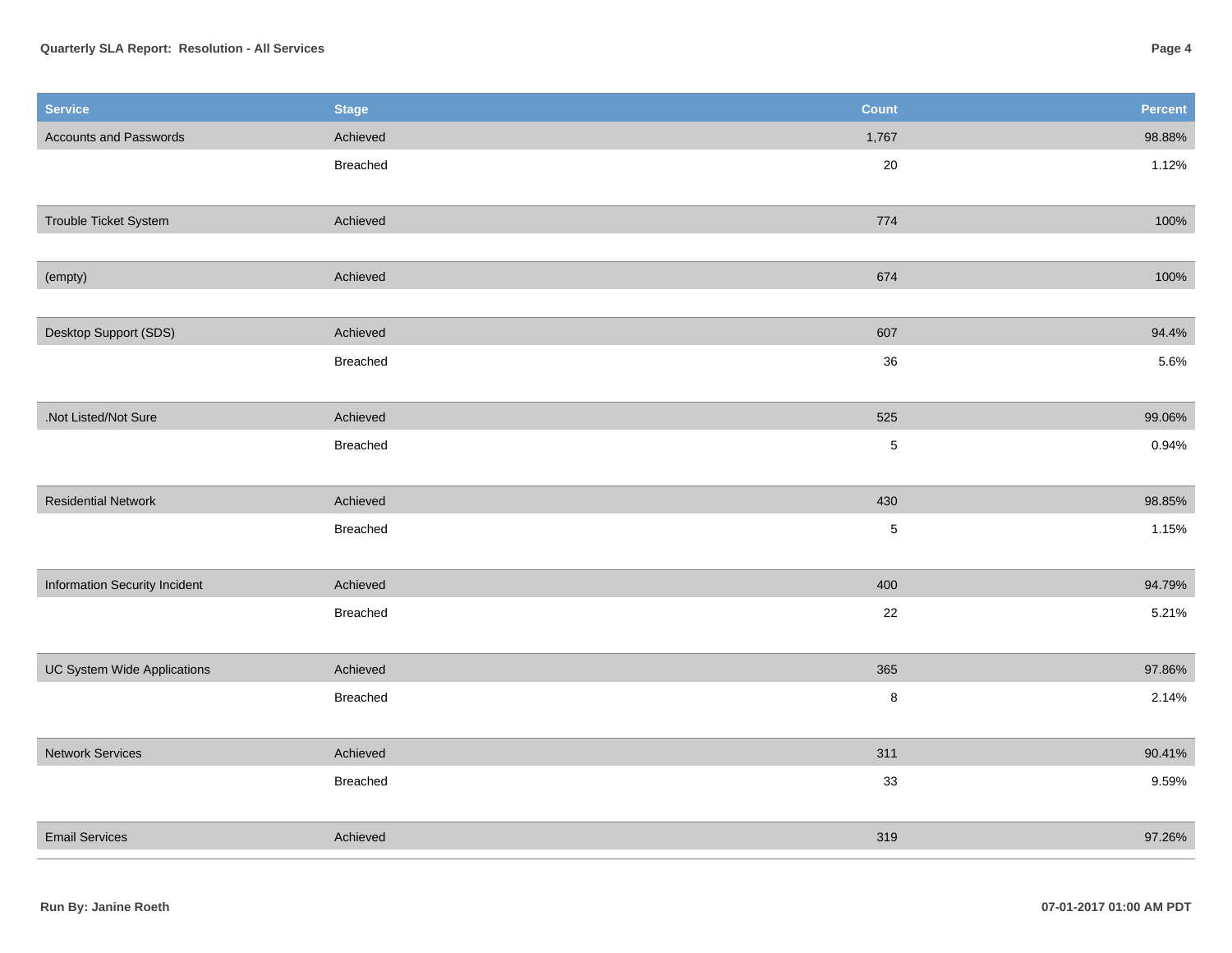| <b>Service</b>                       | <b>Stage</b> | Count            | <b>Percent</b> |
|--------------------------------------|--------------|------------------|----------------|
|                                      | Breached     | $\boldsymbol{9}$ | 2.74%          |
|                                      |              |                  |                |
| <b>Telephone Services</b>            | Achieved     | 320              | 99.07%         |
|                                      | Breached     | 3                | 0.93%          |
|                                      |              |                  |                |
| Academic Systems Application Support | Achieved     | 244              | 80.26%         |
|                                      | Breached     | 60               | 19.74%         |
|                                      |              |                  |                |
| <b>Consultation Service</b>          | Achieved     | 274              | 97.51%         |
|                                      | Breached     | $\boldsymbol{7}$ | 2.49%          |
|                                      |              |                  |                |
| Academic Learning Management Systems | Achieved     | 218              | 100%           |
|                                      |              |                  |                |
| Website Consulting and Hosting       | Achieved     | 165              | 87.77%         |
|                                      | Breached     | 23               | 12.23%         |
| Software                             | Achieved     | 118              | 100%           |
|                                      |              |                  |                |
| Identity and Access Management       | Achieved     | 105              | 89.74%         |
|                                      | Breached     | $12\,$           | 10.26%         |
|                                      |              |                  |                |
| Specialized Desktop Services         | Achieved     | 99               | 89.19%         |
|                                      | Breached     | 12               | 10.81%         |
|                                      |              |                  |                |
| <b>ITS</b> Internal                  | Achieved     | 99               | 98.02%         |
|                                      | Breached     | $\mathbf 2$      | 1.98%          |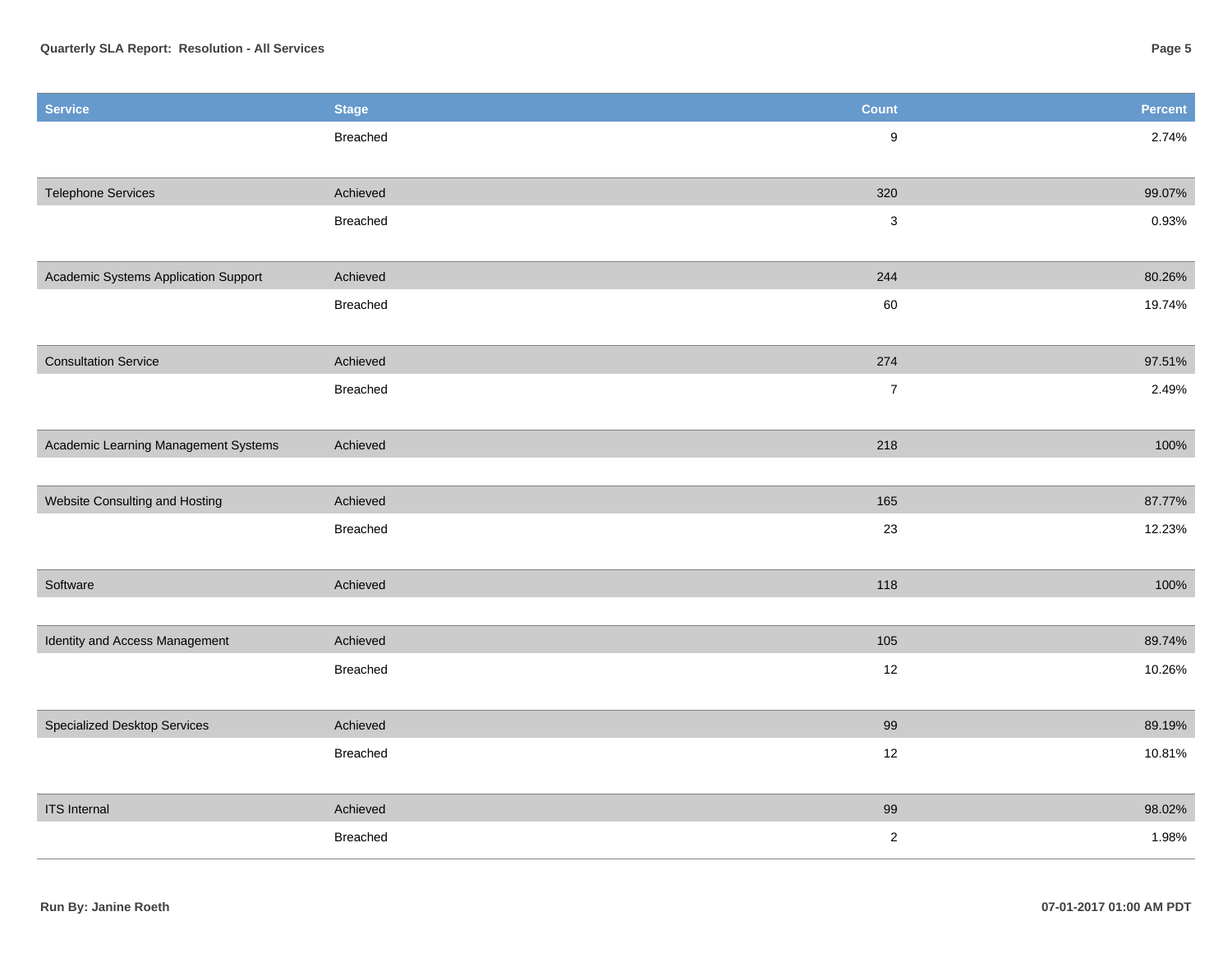| Service                                | <b>Stage</b> | Count            | Percent |
|----------------------------------------|--------------|------------------|---------|
|                                        |              |                  |         |
| Google Apps Service                    | Achieved     | 84               | 92.31%  |
|                                        | Breached     | $\bf 7$          | 7.69%   |
|                                        |              |                  |         |
| <b>Divisional Services</b>             | Achieved     | ${\bf 75}$       | 84.27%  |
|                                        | Breached     | 14               | 15.73%  |
|                                        |              |                  |         |
| <b>Facilities Application Services</b> | Achieved     | 57               | 66.28%  |
|                                        | Breached     | $29\,$           | 33.72%  |
|                                        |              |                  |         |
| Video Conferencing                     | Achieved     | 79               | 91.86%  |
|                                        | Breached     | $\overline{7}$   | 8.14%   |
|                                        |              |                  |         |
| Door Locks                             | Achieved     | 63               | 100%    |
|                                        |              |                  |         |
| Printing                               | Achieved     | 55               | 93.22%  |
|                                        | Breached     | 4                | 6.78%   |
|                                        |              |                  |         |
| Data Center Managed Services           | Achieved     | 48               | 84.21%  |
|                                        | Breached     | $\boldsymbol{9}$ | 15.79%  |
|                                        |              |                  |         |
| IT Request (Business Service)          | Achieved     | 51               | 91.07%  |
|                                        | Breached     | $\sqrt{5}$       | 8.93%   |
|                                        |              |                  |         |
| <b>Physical Security Services</b>      | Achieved     | 55               | 98.21%  |
|                                        | Breached     | $\overline{1}$   | 1.79%   |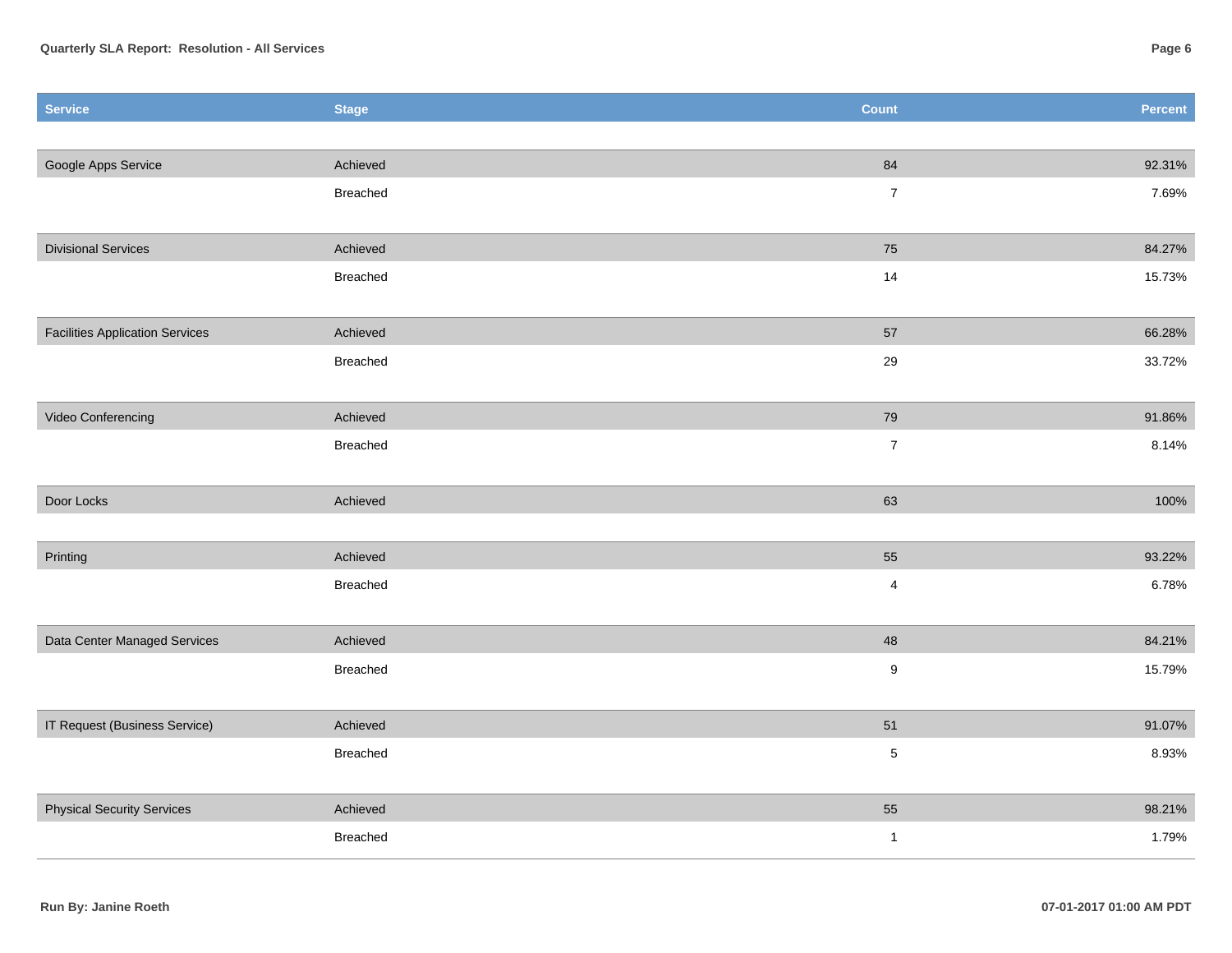| <b>Service</b>                     | <b>Stage</b> | <b>Count</b>   | Percent |
|------------------------------------|--------------|----------------|---------|
|                                    |              |                |         |
| <b>APO Application Support</b>     | Achieved     | 51             | 100%    |
|                                    |              |                |         |
| Copyright/DMCA Notice              | Achieved     | 44             | 100%    |
|                                    |              |                |         |
| Databases                          | Achieved     | 29             | 69.05%  |
|                                    | Breached     | 13             | 30.95%  |
|                                    |              |                |         |
| Police Department IT               | Achieved     | 32             | 82.05%  |
|                                    | Breached     | $\overline{7}$ | 17.95%  |
|                                    |              |                |         |
| <b>Administrative Tools</b>        | Achieved     | 32             | 86.49%  |
|                                    | Breached     | $\,$ 5 $\,$    | 13.51%  |
|                                    |              |                |         |
| Integrated Library System (ILS)    | Achieved     | 33             | 89.19%  |
|                                    | Breached     | $\overline{4}$ | 10.81%  |
|                                    |              |                |         |
| Computer Labs                      | Achieved     | 32             | 91.43%  |
|                                    | Breached     | $\sqrt{3}$     | 8.57%   |
|                                    |              |                |         |
| Unix Timeshare                     | Achieved     | 33             | 94.29%  |
|                                    | Breached     | $\sqrt{2}$     | 5.71%   |
|                                    |              |                |         |
| Application Infrastructure Hosting | Achieved     | 23             | 69.7%   |
|                                    | Breached     | 10             | 30.3%   |
|                                    |              |                |         |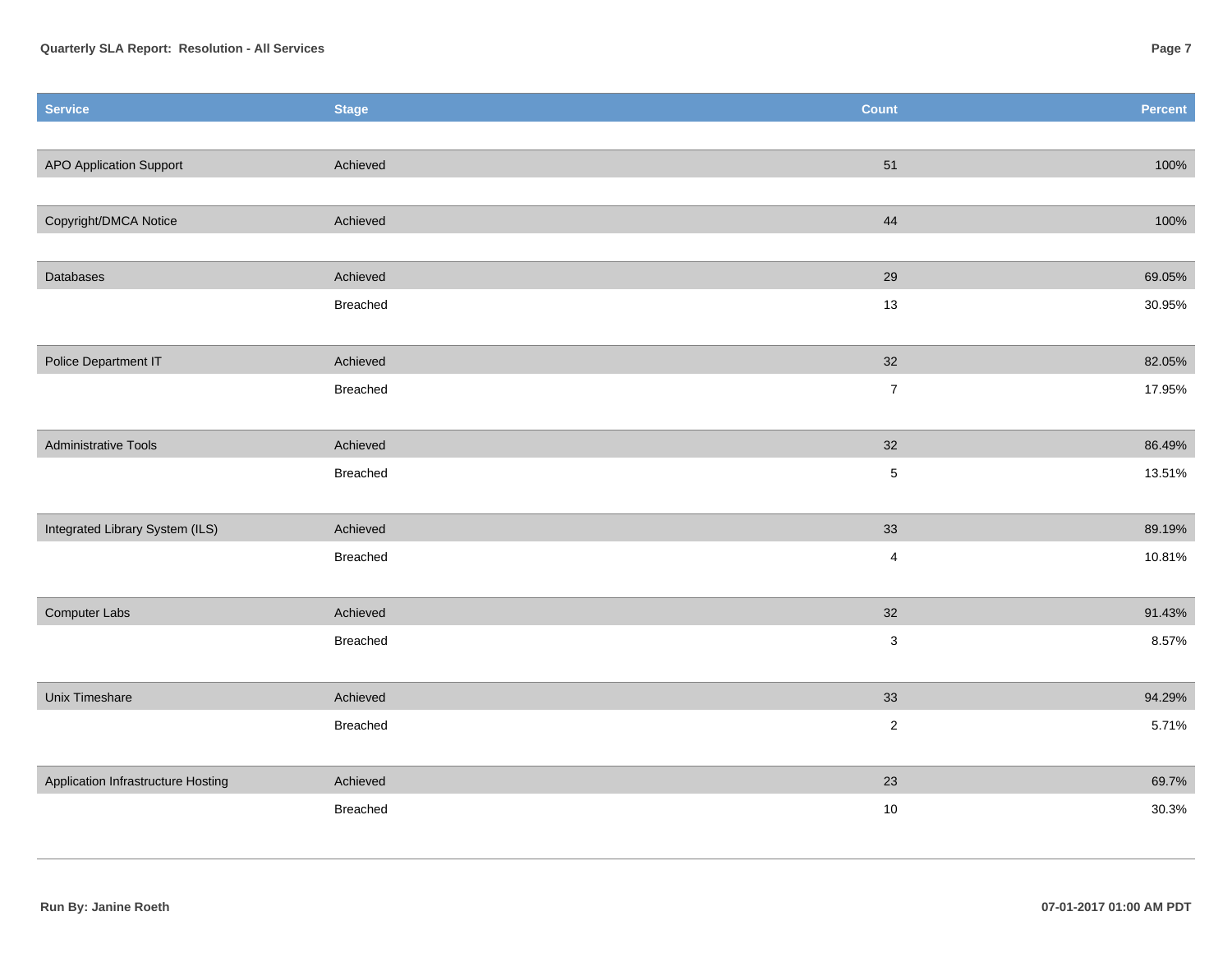## **Quarterly SLA Report: Resolution - All Services**

| <b>Service</b>                     | <b>Stage</b>    | <b>Count</b>              | Percent |
|------------------------------------|-----------------|---------------------------|---------|
| <b>Equipment Checkout</b>          | Achieved        | 28                        | 84.85%  |
|                                    | <b>Breached</b> | $\mathbf 5$               | 15.15%  |
|                                    |                 |                           |         |
| <b>Firewall Services</b>           | Achieved        | 28                        | 84.85%  |
|                                    | Breached        | $\mathbf 5$               | 15.15%  |
|                                    |                 |                           |         |
| Classroom Support                  | Achieved        | 32                        | 100%    |
|                                    |                 |                           |         |
| <b>Dining Application Services</b> | Achieved        | 19                        | 59.38%  |
|                                    | <b>Breached</b> | 13                        | 40.63%  |
|                                    |                 |                           |         |
| <b>Active Directory</b>            | Achieved        | $30\,$                    | 96.77%  |
|                                    | Breached        | $\mathbf{1}$              | 3.23%   |
|                                    |                 |                           |         |
| Other Help Needed                  | Achieved        | 29                        | 93.55%  |
|                                    | <b>Breached</b> | $\overline{2}$            | 6.45%   |
|                                    |                 |                           |         |
| Media Equipment and Support        | Achieved        | 30                        | 100%    |
|                                    |                 |                           |         |
| Hosting (Data Center)              | Achieved        | 23                        | 88.46%  |
|                                    | <b>Breached</b> | $\ensuremath{\mathsf{3}}$ | 11.54%  |
|                                    |                 |                           |         |
| <b>Application Support</b>         | Achieved        | 19                        | 86.36%  |
|                                    | <b>Breached</b> | $\mathsf 3$               | 13.64%  |
|                                    |                 |                           |         |
| Information Security Management    | Achieved        | 12                        | 70.59%  |